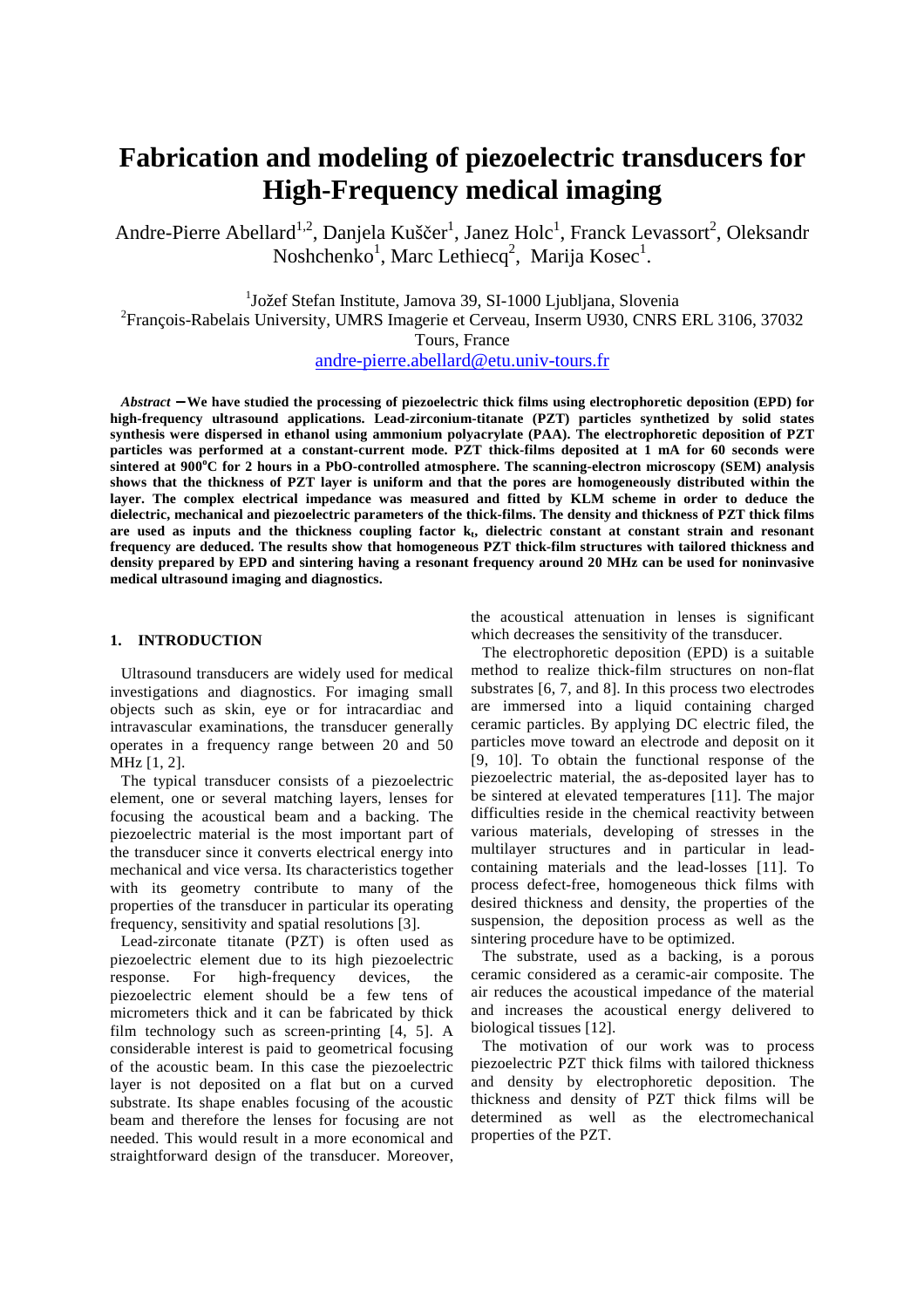#### **2. EXPERIMENTAL**

For the experimental work we used  $Pb(Zr_{0.53},$  $Ti_{0.47}$ ) $O_3$  powder (PZT) prepared by solid state synthesis. PbO (99.9+ %, Aldrich),  $ZrO<sub>2</sub>$  (99.9 %, Tosoh) and TiO<sub>2</sub> (99.9 %, Alfa Aesar) were mixed in a planetary ball mill for 2 hours. The powder was dried and calcined two times at 950 ºC for 2 h. After the calcination the powder was milled for 8 h in an atritor mill.

PZT suspension with a solid load content of 1 vol. % was prepared by dispersing the PZT powder in an anhydrous ethanol. Ammonium polyacrylate (PAA) and n-butylamine (BA) were used as additives. We added 0.63 wt. % of both, PAA and BA, respectively, based on amount of PZT powder. The suspension was homogenized in  $ZrO<sub>2</sub>$  planetary mill for 2 hours. EPD was performed at a constant current at room temperature in a horizontal electrode cell with a platinized  $\text{Al}_2\text{O}_3$  substrate that acts as a cathode and a platinized  $Al_2O_3$  substrate with a PZT buffer layer that acts as an anode. The distance between the electrodes was 25 mm. The area of electrodes was  $0.64$  cm<sup>2</sup>. The deposition was performed at a current of 1 mA for 1 min using Keithley 237 (Keithley Instruments Inc., Cleveland, USA).

 After drying the layers were placed in a covered corundum vessel and sintered at  $900^{\circ}$ C for 2 hours. Samples were sintered in the presence of 0.5 g of packing powder with composition  $PbZrO<sub>3</sub>$  with 2 wt. % of PbO. Samples are denoted as 900\_2h\_0.5g. Samples sintered without any packing powder are denoted as 900\_2h\_0g

To perform the electromechanical measurements, gold electrodes (150 nm thick with a diameter of 2 mm) were sputtered. The samples were poled at 150°C for 15 min in an oil bath at 6 kV/mm.

The X-ray powder-diffraction data was collected at room temperature using a PANalytical diffractometer ( $X\varphi$ Pert PRO MPD, The Netherlands) in the 2 $\theta$  range from 10 to 70 degrees, by steps of 0.034 degrees, with an integration time of 100 s. The phases were identified using the PDF-2 database. The zetapotentials of PZT particles in ethanol were measured at room temperature using a ZetaPals zeta-potential meter from Brookhaven Instruments. The conductivity of the suspension was measured at room temperature using a Cond 730 Inolab. The microstructures of samples were characterized with a scanning electron microscope (SEM) (JEOL 5800, Tokyo, Japan). The thickness of samples was measured before and after deposition by profilometer (Viking 100 Solarius Inc.). The density of the sintered thick film was obtained by a quantitative characterization of the ceramic microstructure. This characterization was obtained from SEM images turned into a binary image computerized in imageanalysis software (ImageTools 3.0, University of Texas Health Science Center, San Antonio, USA) to determine the quantity of pores [13].

 Dielectric, mechanical and piezoelectric parameters were deduced by measuring the complex electrical impedance around the fundamental thickness mode of resonance. The experimental set-up was composed of an HP 4395 vector analyzer and its impedance test kit. To simulate the theoretical behavior of the electrical impedance of the samples as a function of frequency for the thickness mode, an equivalent electrical circuit model was used. In this paper, the KLM scheme [14] was retained and a fitting process and used to deduce from the experimental data the thickness-mode parameters of the EPD piezoelectric thick films. The structure of the samples is composed of four inert layers and one piezoelectric layer (Figure 1).



**Gold electrodes** Piezoelectric layer (PZT) **Platinum** electrode **Buffer PZT laver** Alumina substrate

Figure 1: Schematic representation of thick-film structure.

The four inert layers are an alumina substrate, an unpoled PZT buffer layer and two electrodes, the parameters of those layers are fed in the KLM model and considered as constant. The determination and the corresponding accuracy of the parameters are of first priority [15, 16]. These materials and corresponding data base are well known except for porous PZT. For this last material, a homogenization model was used [17, 18] (according to the porosity content) to deduce the longitudinal wave velocity and attenuation coefficient. Finally, with the KLM model, five parameters were deduced (i.e. the thickness mode coupling factor  $k_t$ , the longitudinal wave velocity  $v_t$ , the dielectric constant at constant strain  $\epsilon_{\overline{2}}^5$ , and the loss factor (mechanical and dielectric). On these basis and using additional measurements such as the density or the thickness of the piezoelectric thick film, acoustical impedance (Z) as well as the resonant frequency of the thick film  $(f_0)$  in free mechanical resonance condition were deduced. Accuracy of this characterization method for a multilayer structure was discussed in previous work [19, 20].

### **3. RESULTS AND DISCUSSION**

 The X-ray powder diffraction pattern of PZT powder after calcination is shown in Figure 2. All diffraction peaks correspond to tetragonal (PDF 00-050-0346) and rhombohedral (PDF 01-073-2022) perovskite PZT structure [21].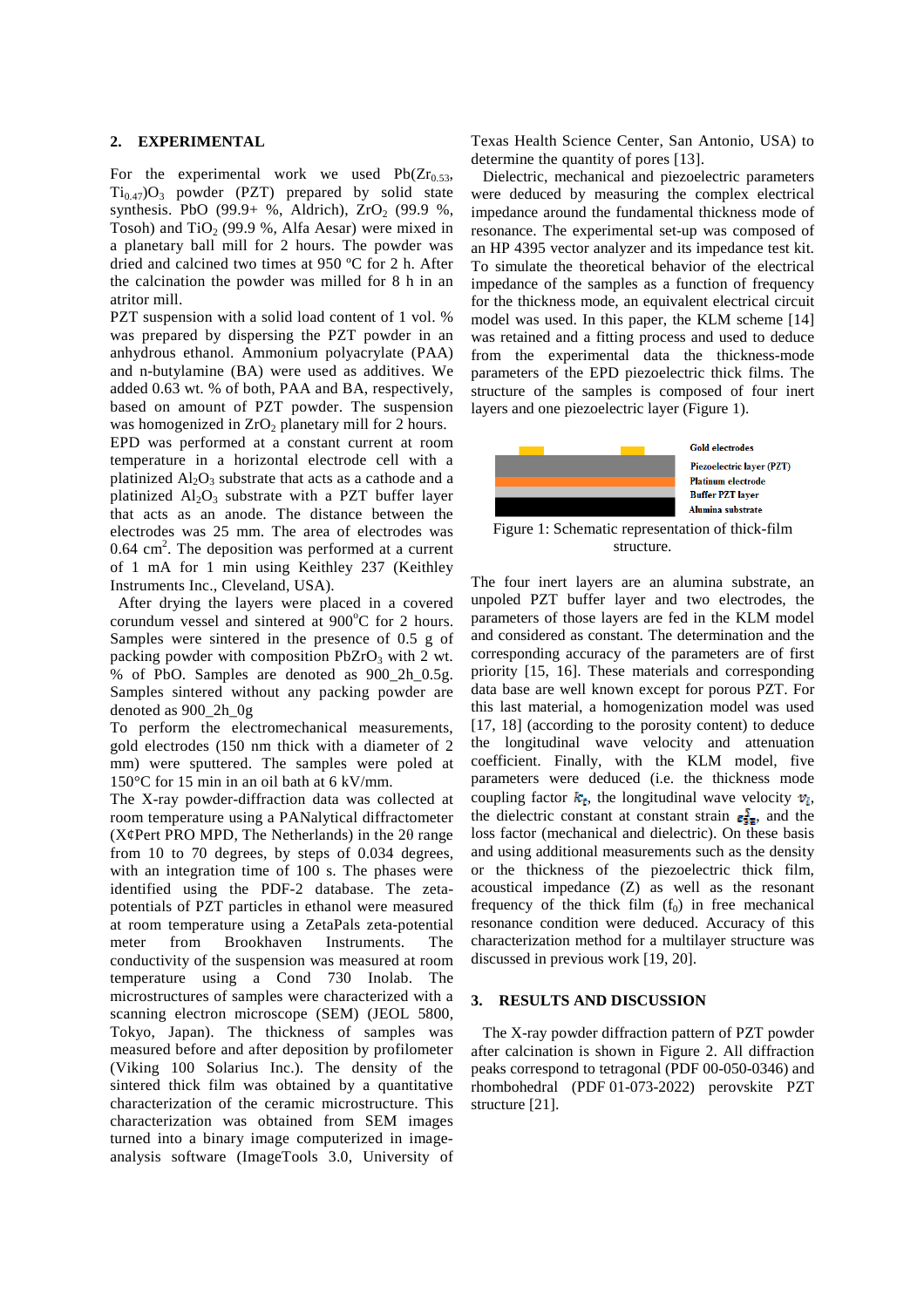

Figure 2: X-ray diffraction of PZT powder calcined at 950°C for 2 hours.

 We prepared an ethanol-based PZT suspension with a solid load of 1 vol. % of PZT. The zeta potential of PZT particles of  $-62 \pm 5$  mV indicates stable suspension. The conductivity of the suspension was 16 µS/cm at 23°C.

 PZT particles were deposited on the substrates at a constant current of 1 mA for 1 min. We obtain a crackfree, uniform deposit as shown in Figure 3. The thickness of the deposit was  $70 \pm 5$  µm and a density  $50 \pm 5$  % of the theoretical density of PZT determined from dimensions and mass of the PZT layer.



Figure 3: Top surface of PZT layer deposited at 1 mA for 60 seconds.

 The PZT deposits were sintered at 900 °C for 2 hours. The microstructures of the samples sintered without packing powder (denoted as 900\_2h\_0g) and with 0.5 g of packing powder (denoted as 900\_2h\_0.5g) are shown in Figure 4 and Figure 5, respectively. From the images it is evident that the thickness of the piezoelectric layer is uniform. The layer is porous and the pores are homogenously distributed in the PZT matrix. The PZT layer of the sample 900\_2h\_0g had a thickness of  $55 \pm 1$  µm and a density of  $69 \pm 1$  %. PZT particles are small and not connected as it is evident in Figure 4b.

The PZT layer of sample 900\_2h\_0.5g is slightly thinner, i.e.  $50 \pm 1$  µm. The density of the PZT layer is  $72 \pm 2$  %. PZT particles are connected as it is evident from Figure 5b. The results illustrate that the sintering of PZT thick film in the presence of the lead-rich atmosphere results in a thinner and denser PZT layer.



Figure 4: PZT sample sintered without packing powder (900\_2h\_0g). a) Cross section of PZT thickfilm deposited on  $Pt/PZT/Al_2O_3$  substrate; b) PZT layer.



Figure 5: PZT sample sintered with 0.5 g of packing powder (900\_2h\_0.5g). a) Cross section of PZT thickfilm deposited on  $Pt/PZT/Al_2O_3$  substrate; b) PZT layer.

The complex electrical impedance of sample 900\_2h\_0g and the sample 900\_2h\_0.5g are shown in Figure 6 and in Figure 7, respectively.

By using the KLM scheme and a fitting process, we deduced two parameters, the thickness coupling factor  $k_t$  and the dielectric constant at constant strain  $\epsilon_{33}^2$ . We determined the resonance frequency of the PZT piezoelectric layer from complex electrical impedance measurement represented by a dashed gray line. For sample 900\_2h\_0g, a coupling factor of 20%, an apparent dielectric constant at constant strain of 59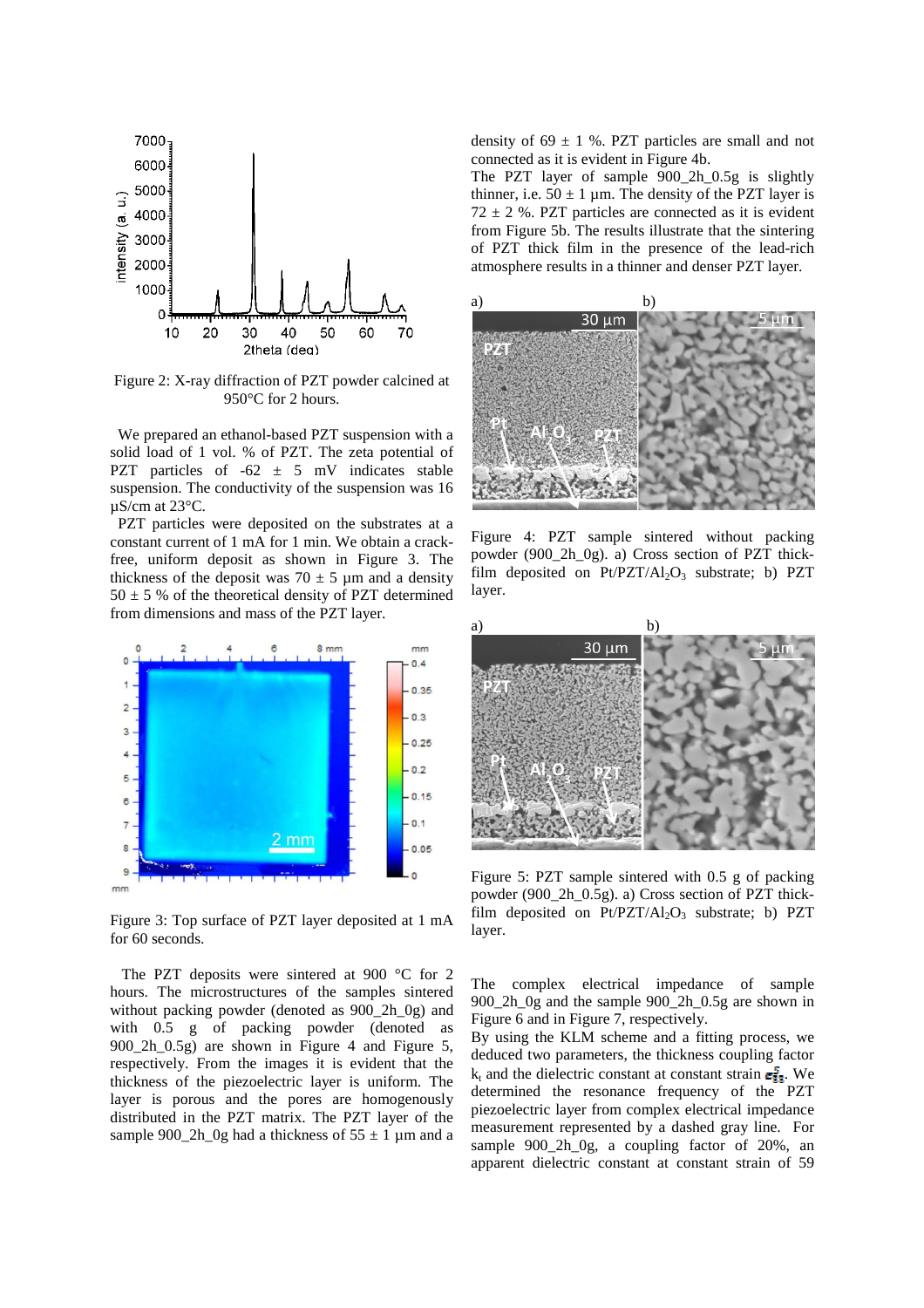was measured as well as a resonance frequency of 22.9 MHz. For Sample 900\_2h\_0.5g, a coupling factor of 33%, an apparent dielectric constant at constant strain of 94 and a resonance frequency of 18.1 MHz were found.



Figure 6: Complex electrical impedance of sample 900\_2h\_0g (solid black line: theoretical, dashed gray line: experimental).



Figure 7: complex electrical impedance of sample 900 2h 0.5g (solid black line: theoretical, dashed gray line: experimental).

The apparent dielectric constant and the thickness coupling factor of sample 900\_2h\_0.5g are higher than those of the sample 900\_2h\_0g. This is consistent with the microstructure of the thick films. The PZT layer is denser and the particles are connected together in sample 900 2h 0.5g. This probably explains the higher  $k_t$  and higher apparent dielectric constant. Our results show that the sintering of PZT thick-film structures in a lead-rich atmosphere improves the electromechanical performance of the PZT piezoelectric layer.

The resonance frequency of PZT thick films, which depends on the PZT film thickness, is around 20 MHz. This is in the range of frequencies for high resolution medical imaging.

#### **4. CONCLUSIONS**

We prepared homogenous piezoelectric PZT thickfilm structures with uniform thickness for ultrasound transducer applications. The PZT powder prepared by solid state synthesis was dispersed in ethanol-based suspension and deposited on electroded alumina substrate by electrophoretic deposition. The density of the piezoelectric layer was controlled by sintering atmosphere. The PZT thick film with a thickness of